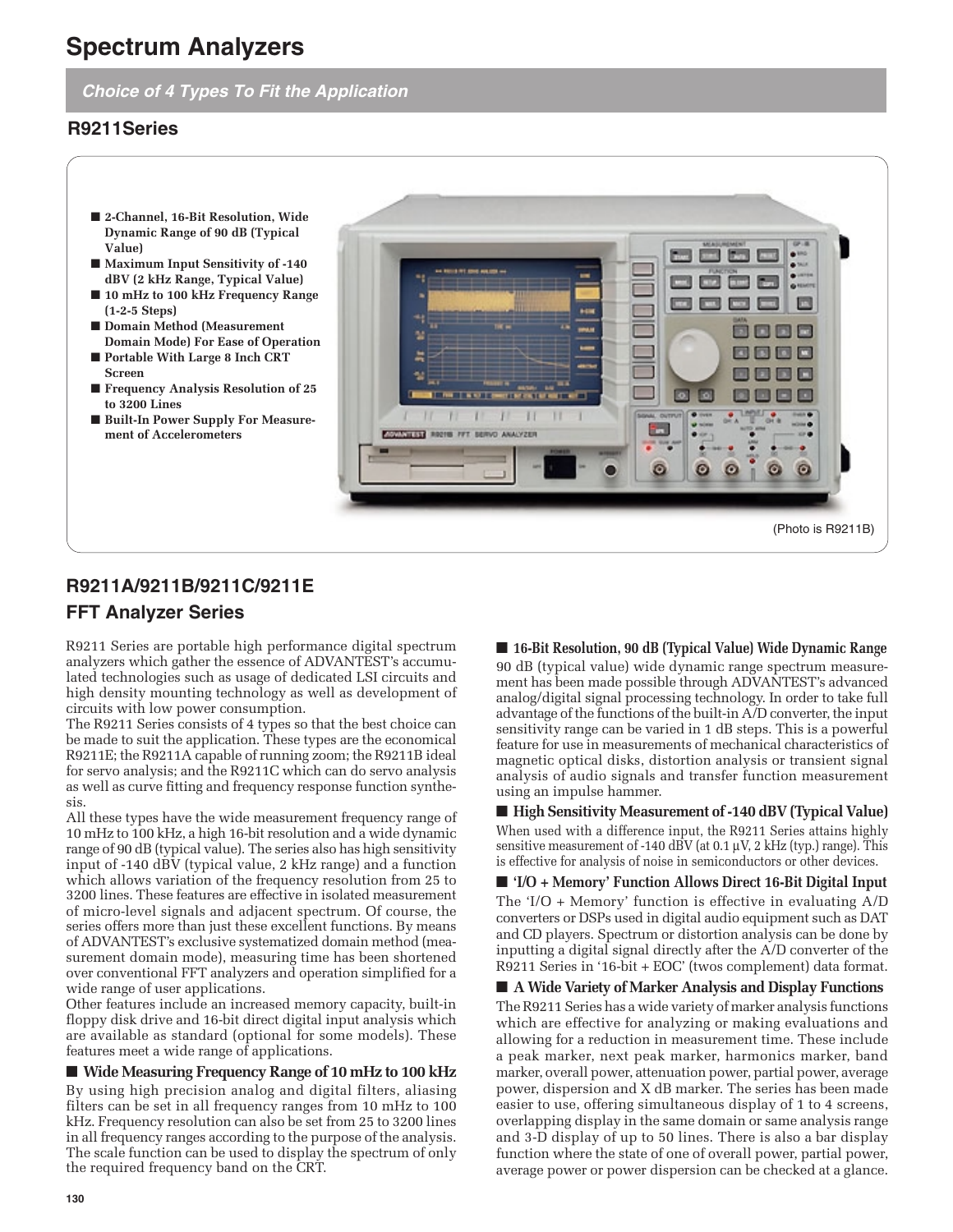**16-Bit Resolution, 100 kHz Portable Type**

# **R9211Series**

### ■ Measurement Domain Modes For Various Measu**rement Domains**

Since digital spectrum analyzers have many measurement applications, there is a tendency for them to have many analysis functions and for their operations to become complicated. In order to free the user from such complicated operations, the R9211 Series has separate measurement domain modes according to the measurement application. The user can select the desired measurement mode without having to trouble with unused analysis functions or setting conditions. The soughtafter results can be obtained easily by making only the software key settings necessary for the measurement.

#### • **Waveform Measurement Mode**

By using this mode, time domain signal analysis can be done more quickly than was possible previously. Further, an antialiasing filter can be turned on and off so that the series can be used as a 16-bit/ 256 kHz sampling oscilloscope. This is ideal for time domain transient phenomenon analysis of the sound of acoustic instruments, starting characteristics tests of engines or motors, waveform analysis of power on reset signals or differential linearity tests of D/A converters.

#### • **Time/Frequency Analysis Mode**

In evaluation of musical instruments' sound or hall reverberation characteristics, time variation analysis can be done which focuses on a specified spectrum. Further, analysis can be done of the time characteristics of spectrum variations in the wow and flutter component of VCRs or other equipment (frequency monitor function). The time characteristics of phase variations such as jitter can also be analyzed (phase monitor function).

## • **Spectrum Measurement Mode**

Measurement is possible with a wide dynamic range of 90 dB (typ.) and high sensitivity of -140 dBV (typ., at a 2 kHz range). This is effective in harmonic distortion analysis and microlevel noise analysis.

#### • **Frequency Response Function Measurement Mode**

In this mode, frequency resolution can be varied from 25 to 800 lines. Also, since 2 power supply channels for acceleration sensors are built-in, direct measurements of transfer functions of structural components are possible by connection of a sensor with a built-in amp or an impulse hammer.

#### • **Servo Analysis Mode (R9211B, R9211C)**

The R9211 Series features a built-in summation amplifier for open loop characteristics evaluation, servo measurement with up to a 5 decade log sweep and a point servo measurement function with a frequency table of only specified frequencies.

#### ■ **Features of each type**

| R9211E | • 16 Bit Resolution, 90 dB (Typ.) Wide Dynamic Range<br>• 10 mHz to 100 kHz Frequency Range<br>• Maximum Input Sensitivity: -140 dBV (2 kHz Range, Typ.)<br>• 12 kg Portable Type, 8 Inch CRT<br>• Easy-to-Use Separate Measurement Domain Modes                                   |
|--------|------------------------------------------------------------------------------------------------------------------------------------------------------------------------------------------------------------------------------------------------------------------------------------|
| R9211A | • Running Zoom Function With Minimum Span of 10 mHz<br>• 15 Bit Resolution, 90 dB (Typ.) Wide Dynamic Range<br>• 10 mHz to 100 kHz Frequency Range<br>· Easy-to-Use Separate Measurement Domain Modes<br>• 3.5 Inch Floppy Disk Drive Provided Standard                            |
| R9211B | • 130 dB Minimum Wide Dynamic Servo Analysis<br>• 10 mHz to 100 kHz Frequency Range<br>. High Speed Auto-Range Function, Frequency Resolution Variation<br>Function (25 to 800 Lines), SSS Format High Speed Measurement<br>. Built-in Addition Amplifier Ideal For Servo Analysis |
| R9211C | • Curve Fit Function, Frequency Response Function Synthesis Function<br>• 130 dB Minimum Wide Dynamic Servo Analysis<br>. High Speed Auto Range Function, Frequency Resolution Variation<br>Function (25 to 800 Lines), SSS High Speed Measurement                                 |

|        |                                           | Functions and Options                     |                                     |                                         |                                      |                                                                 |                            |                                                                                         |                  |                   |                               |                            |                               |                                                 |                                               | Applications                   |                                        |                          |                                                     |                                              |                                     |                                                               |                                  |                                           |                               |                            |                                                   |                                                                     |                          |                                          |
|--------|-------------------------------------------|-------------------------------------------|-------------------------------------|-----------------------------------------|--------------------------------------|-----------------------------------------------------------------|----------------------------|-----------------------------------------------------------------------------------------|------------------|-------------------|-------------------------------|----------------------------|-------------------------------|-------------------------------------------------|-----------------------------------------------|--------------------------------|----------------------------------------|--------------------------|-----------------------------------------------------|----------------------------------------------|-------------------------------------|---------------------------------------------------------------|----------------------------------|-------------------------------------------|-------------------------------|----------------------------|---------------------------------------------------|---------------------------------------------------------------------|--------------------------|------------------------------------------|
|        | synthesizer function<br>Curve fitting and | GO-NO GO decisions by comparator function | Running zoom with 10 mHz resolution | generation<br>signal<br>SG with digital | SG with built-in summation amplifier | sensor with built-in amp<br>acceleration<br>supply for<br>Power | SG with output up to ±15 V | : sign, impulse, random or<br>arbitrary waveform output<br>swept :<br>Sign, multi-sign, | Difference input | Floppy disk drive | speed thermal printer<br>tigh | memory (1 M words)<br>CMOS | + memory' card<br>$\subseteq$ | calculation processor<br>speed<br>$\frac{1}{2}$ | analysis<br>Oscillation/structural components | Acoustics/noise/sound analysis | Digital audio sound output evaluations | Device noise evaluations | Optical disk mechanical characteristics evaluations | elephone line terminal equipment evaluations | evaluations<br>converter<br>ă<br>Q) | disk players<br>CD/DAT/video<br>servos in<br>ち<br>Evaluations | evaluations<br>servo<br>Digital: | amp/digital filter evaluations<br>Digital | and 1/3 octave analysis<br>N. | High speed octave analysis | Analysis by frequency response function synthesis | Transient signal characteristics (indoor, in-car acoustic analysis) | Analog servo evaluations | 130 dB wide dynamic range servo analysis |
| R9211B |                                           |                                           |                                     |                                         |                                      |                                                                 |                            |                                                                                         |                  |                   | Opt.                          | Opt.                       | Opt.                          |                                                 |                                               |                                |                                        |                          |                                                     |                                              |                                     |                                                               |                                  |                                           |                               |                            |                                                   |                                                                     |                          |                                          |
| R9211C |                                           |                                           |                                     |                                         |                                      |                                                                 |                            | ٠                                                                                       |                  |                   | Opt                           | Opt.                       |                               |                                                 |                                               |                                | $\bullet$                              |                          |                                                     |                                              |                                     |                                                               |                                  |                                           |                               |                            |                                                   |                                                                     |                          |                                          |
| R9211E |                                           |                                           |                                     |                                         |                                      |                                                                 |                            |                                                                                         |                  |                   | Opt                           |                            | ▲                             |                                                 |                                               |                                |                                        |                          |                                                     |                                              |                                     |                                                               |                                  |                                           |                               |                            |                                                   | e                                                                   |                          |                                          |
| R9211A |                                           |                                           |                                     |                                         |                                      |                                                                 |                            |                                                                                         |                  |                   | Opt.                          | Opt.                       | Opt.                          | Opt.                                            |                                               |                                |                                        |                          |                                                     |                                              |                                     |                                                               |                                  |                                           |                               | Opt.                       |                                                   |                                                                     |                          |                                          |

Note: Selection of only one possible of the items marked with ▲.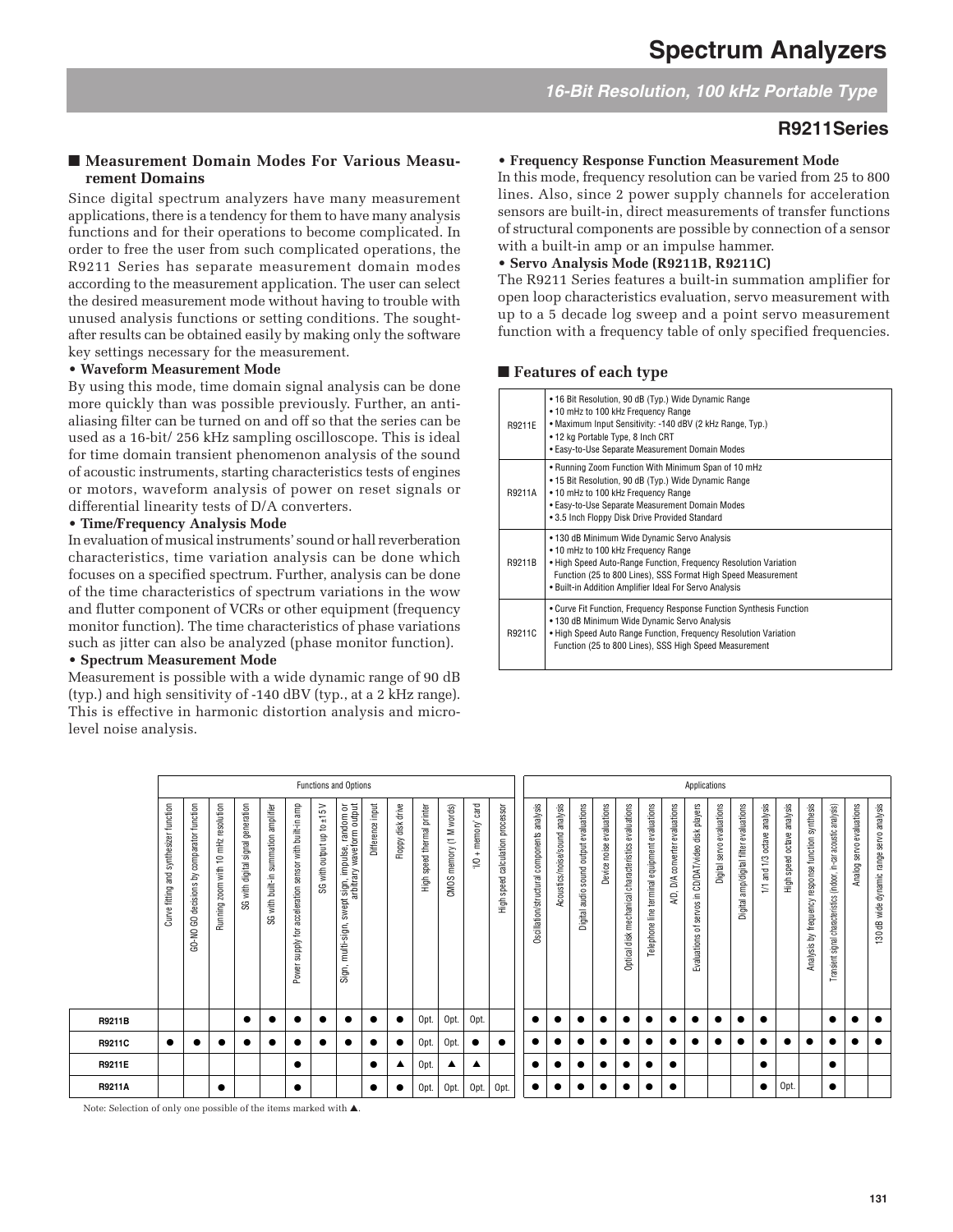|  | <b>Choice of 4 Types, To Fit the Application</b> |
|--|--------------------------------------------------|
|--|--------------------------------------------------|

# **R9211Series** (Continued From Previous Page)

|                                                                                                                                                                                                                                         | <b>Specifications</b>                                                                                                                                             |
|-----------------------------------------------------------------------------------------------------------------------------------------------------------------------------------------------------------------------------------------|-------------------------------------------------------------------------------------------------------------------------------------------------------------------|
| <b>Input and Analysis Characteristics</b><br>Number of input channels: 2                                                                                                                                                                | Phase difference between channels: In same<br>to 90% of frequency range (at $23 \pm 5^{\circ}$ C)                                                                 |
| Input format: Difference input format, signal ended format                                                                                                                                                                              | R9211E/9211A                                                                                                                                                      |
| <b>Input impedance:</b> Approx. 1 $\text{M}\Omega/100$ pF (at signal ended)                                                                                                                                                             | Within $\pm 3.0^\circ$                                                                                                                                            |
| Input coupling: AC, DC, GND                                                                                                                                                                                                             |                                                                                                                                                                   |
| A/D converter resolution: 16 bits<br><b>Frequency range:</b> 10 mHz to 100 kHz, 22 ranges in 1, 2, 5 steps<br><b>Frequency accuracy:</b> $\pm$ 50 ppm of frequency range $\pm$ measurement<br>resolution (at $+23^{\circ}$ C $\pm$ 5°C) | <b>Power supply for accelerometers:</b> Only AC<br>4 mA source current, + side of channel A<br>Max. operating voltage +18 V, open circui<br>Overload display: LED |
| Input filter: Anti-aliasing filter (roll off characteristic -148 dB/oct.) is<br>applied to each frequency range and automatically set<br>However, at ranges of 1 kHz and below, analog and digital filters                              | <b>Test signal:</b> At frequency ranges from 100 to<br>amplitude level: approx. -4 dBV, frequency                                                                 |
| are used together                                                                                                                                                                                                                       | <b>Trigger</b>                                                                                                                                                    |
| Common-mode rejection ratio (CMRR):                                                                                                                                                                                                     | Trigger modes: Free run mode, manual trigg                                                                                                                        |
| 50 dB min. (with DC coupling, at 50/60 Hz)                                                                                                                                                                                              | trigger mode, input signal trigger mode, a                                                                                                                        |
| Maximum difference input voltage: $\pm$ 200 V                                                                                                                                                                                           | mode                                                                                                                                                              |
| Maximum in-phase input voltage: $\pm$ 200 V                                                                                                                                                                                             | <b>Trigger source:</b> Input signal trigger through                                                                                                               |
| Input range: +30 to -60 dBV (variable in 1 dB steps)                                                                                                                                                                                    | external signal trigger by EXT signal                                                                                                                             |
| <b>Voltage display</b> 44.7 V to 1.41 mV, rms display, 31.6 V to 1 mV                                                                                                                                                                   | Trigger level:                                                                                                                                                    |
| Auto range: Set at the optimum range stated above according to the                                                                                                                                                                      | Input signal trigger; Set by number keys v                                                                                                                        |
| input signal (5 dB steps)                                                                                                                                                                                                               | 256 of amplitude range                                                                                                                                            |
| Maximum in-phase signal voltage:                                                                                                                                                                                                        | External signal trigger; TTL, rising or falli                                                                                                                     |
| $\pm$ 14 V (-60 to -6 dBV range)                                                                                                                                                                                                        | (rear panel BNC connector)                                                                                                                                        |
| $\pm$ 140 V (-5 to +14 dBV range)                                                                                                                                                                                                       | <b>Trigger slope:</b> $+$ , $-$ , $\pm$ (input signal trigger)                                                                                                    |
| $\pm$ 200 V (+15 to +30 dBV range)                                                                                                                                                                                                      | <b>Trigger position:</b> -128 K to $+1$ M sample, w.<br>ment                                                                                                      |
| Maximum input sensitivity: $-125$ dBV (approx. 0.56 $\mu$ Vrms) (at<br>$-140$ dBV, 2 kHz range)                                                                                                                                         | $-64$ K to $+1$ M sample, with 2 channel me                                                                                                                       |
| <b>Dynamic range:</b> All dynamic ranges are those measured at full                                                                                                                                                                     |                                                                                                                                                                   |
| scale in spectrum mode, 0 to 90% of frequency range, sine wave                                                                                                                                                                          | <b>Averaging</b>                                                                                                                                                  |
| input with -3 dB amplitude level, 32 averagings, rectangular                                                                                                                                                                            | Frequency domain averaging modes: Addit                                                                                                                           |
| wave weighting, filter on, 400-spectrum-line condition.<br>Also, $1/f$ noise is excluded. $(23^{\circ}C \pm 5^{\circ}C)$                                                                                                                | (SUB), exponential function moving avera<br>detection (PEAK)                                                                                                      |
| 85 dB min. (+30 to -30 dBV) (90 dB typ.)                                                                                                                                                                                                | Time domain averaging modes: Addition (S                                                                                                                          |
| 80 dB min. (-31 to -40 dBV)                                                                                                                                                                                                             | Delay domain averaging modes: Addition (                                                                                                                          |
| 70 dB min. (-41 to -50 dBV)                                                                                                                                                                                                             | Amplitude domain averaging modes: Addit                                                                                                                           |
| 60 dB min. (-51 to -60 dBV)                                                                                                                                                                                                             | Number of averagings: 1 to 32767                                                                                                                                  |
| <b>Residual noise:</b> All residual noise values are those measured at full                                                                                                                                                             | Overlapping: 0%, 50%, 75%, MAX                                                                                                                                    |
| scale in spectrum mode, 32 averagings, rectangular wave<br>weighting, filter on, 400-spectrum-line condition. Also, 1/f noise is<br>excluded. However, at 0 to 90% of frequency range $(23 \pm 5^{\circ}C)$                             | Start/stop control: Start, stop, +1, continue<br>(erasing done automatically during start)                                                                        |
| $-85$ dB min. $(+30$ to $-40$ dBV)                                                                                                                                                                                                      | <b>Measurement Modes</b>                                                                                                                                          |
| $-75$ dB min. $(-41$ to $-45$ dBV)                                                                                                                                                                                                      | • Waveform measurement mode                                                                                                                                       |
| $-60$ dB min. $(-46$ to $-60$ dBV)                                                                                                                                                                                                      | • Spectrum measurement mode                                                                                                                                       |
| Amplitude linearity $\pm 0.2$ dB max.                                                                                                                                                                                                   | • Time/frequency analysis mode                                                                                                                                    |
| (within -40 dB from full scale, $+23 \pm 5^{\circ}$ C)                                                                                                                                                                                  | • Frequency response function measurer                                                                                                                            |
| <b>Frequency flatness:</b> $\pm$ 0.3 dB max. (at 23 $\pm$ 5°C)                                                                                                                                                                          | • Servo analysis mode (R9211B/C)                                                                                                                                  |
| At 0 to 90% of frequency range, AC coupled -3 dB point is                                                                                                                                                                               |                                                                                                                                                                   |
| approx. $0.2$ Hz                                                                                                                                                                                                                        | <b>Waveform Measurement Mode</b>                                                                                                                                  |
| Amplitude accuracy: Amplitude linearity + frequency flatness (at                                                                                                                                                                        | <b>Measurement functions:</b>                                                                                                                                     |
| $23 \pm 5^{\circ}$ C)                                                                                                                                                                                                                   | Timo domain instantanoque data, timo do                                                                                                                           |

**Amplitude difference between channels:** In same sensitivity range, at 0 to 90% of frequency range (at  $23 \pm 5^{\circ}$ C)

| <b>DOO44FMO448</b> | 100410              |  |  |  |
|--------------------|---------------------|--|--|--|
| .__∟., ອ∠ IIA      | <b>R9211B/9211G</b> |  |  |  |
|                    |                     |  |  |  |

**Phase is described** between **c** change, at 0

| R9211E/9211A | R9211B/9211C |
|--------------|--------------|
|              |              |

input coupling, 4 mA source current, + side of channel A or B

it voltage 24 V max.

#### **Test signal:** At frequency ranges from 100 to 2 kHz,

y: sine wave, 8% of range

**Trigger modes:** Free run mode, manual trigger mode, external utomatic repeat trigger

channel A or B signal;

vith a resolution of 1/

ing edge can be selected

ith 1 channel measure

asurement

**Fragmency domain areas** ion (SUM), subtraction age (EXP), peak value

**Time domain averaging modes:** Addition (SUM)

SUM)

 $\text{tion (SUM)}$ 

 $\left(\text{except for servo mode}\right)$ 

nent mode

domain instantaneous data, time domain average data, autocorrelation function, cross-correlation function, probability density function, cumulative distribution function

**Amount of analysis data:** 64 to 8192 points (1 channel),

64 to 4096 points (2 channels)

**Amount of delay domain data:** 64 to 2048 points

**Averaging:** Time domain averaging

Delay domain averaging

Amplitude domain averaging

**Conversion function:** Engineering units

**Marker analysis functions:** Peak value, rise time, fall time, pulse width, root-mean-square value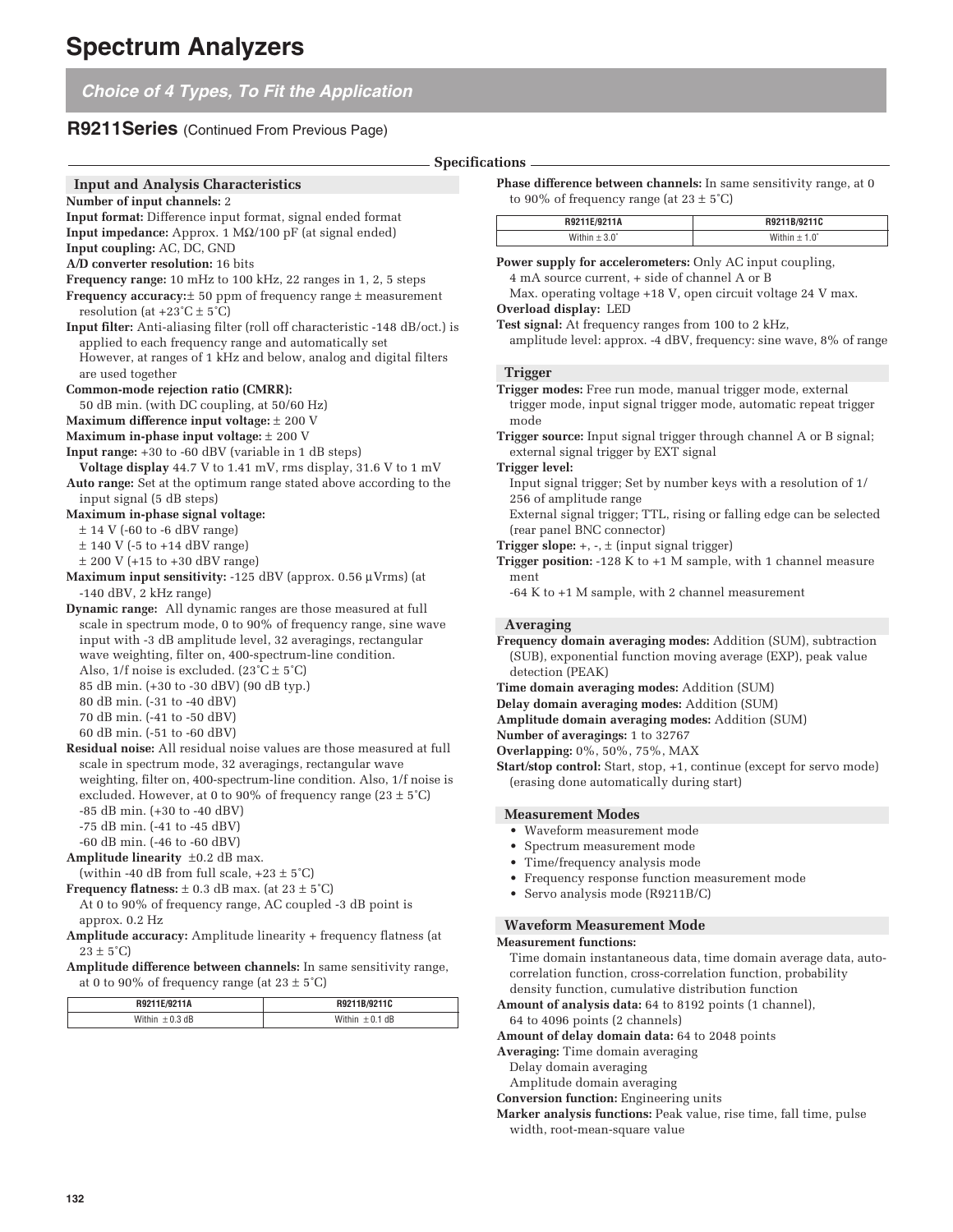**16-Bit Resolution, 100 kHz Portable Type**

## **R9211Series**

**Calculation functions:** Differentiation, integration, smoothing, trend elimination, basic arithmetic, pre-envelope

**Display functions:** Time/amplitude, amplitude/probability density, orbit

#### **Spectrum Measurement Mode**

**Measurement functions:** Complex spectrum, power spectrum, crossspectrum, time waveform

**Averaging:** Frequency domain averaging

**Amount of analysis data:** 64 to 8192 points (1 channel) 64 to 4096 points (2 channels)

**Frequency resolution:**

**Linear** 25 to 3200 lines (1 channel)

25 to 1600 lines (2 channels)

**Log** 3 decades max., 80 lines/decade

**Other** 1/3 octave, 1/1 octave

**Window functions:** Rectangular, Hanning, minimum, flat-pass, force/response

\* With log frequency resolution and octave resolution, window functions are Hanning, minimum or rectangular

**Weighting:** A, B, C weighting, C message weighting

**Conversion functions:** Engineering units

- **Marker analysis functions:** Peak marker, next peak marker, band marker, harmonics marker, sideband marker, overall power, partial power, average power, dispersion
- **Calculation functions:** Basic arithmetic, pre-envelope, liftered spectrum, power cepstrum, jw, 1/jw, smoothing

**Display functions:** Frequency/amplitude, frequency/phase, frequency/ real number component, frequency/imaginary number component, Nyquist diagram

#### **Time/Frequency Analysis Mode**

**Basic measurement functions:** Time waveform, complex spectrum, power spectrum, cross-spectrum

- **Time/frequency analysis mode:** Level monitor, phase monitor, frequency monitor
- **Averaging:** Frequency domain averaging

**Frequency resolution:**

**Linear** 25 to 800 lines

**Log** 3 decades max., 80 lines/decade

**Other** 1/3 octave, 1/1 octave

- **Window functions:** Rectangular, Hanning, minimum, flat-pass, force/response
	- \* With log frequency resolution and octave resolution, windows functions are Hanning, minimum or rectangular

**Weighting:** A, B, C weighting, C message weighting

**Conversion functions:** Engineering units

- **Marker analysis functions:** Peak marker, next peak marker, band marker, harmonics marker, sideband marker, overall power, attenuation power, partial power, average power, dispersion
- **Calculation functions:** Basic arithmetic, pre-envelope, liftered spectrum, power cepstrum, jw, 1/jw, smoothing, cumulative level monitor

**Display functions:** Frequency/real number component, frequency/ imaginary number component, frequency/amplitude, frequency/ phase, Nyquist diagram, time/level, time/phase, time/frequency

#### **Frequency Response Function Measurement Mode Measurement functions:**

Frequency response function, group delay, coherence function, power spectrum, phase spectrum, impulse response function, time

waveform **Averaging:** Frequency domain averaging

**Amount of analysis data:** 64 to 2048 points

**Frequency resolution:**

Linear, 25 to 800 lines

- **Window functions:** Rectangular, Hanning, minimum, flat-pass, force/response
- **Weighting:** A, B, C weighting, C message weighting

**Conversion functions:** Engineering units

- **Marker analysis functions:** Peak marker, next peak marker, band marker, harmonics marker, sideband marker, overall power, partial power, average power, dispersion, + peak marker, - peak marker, X dB marker, shape factor marker, ripple marker
- **Calculation functions:** Basic arithmetic, unwrapped phase, jw, 1/jw, reciprocal, impulse response, equalize, phase correction, COP (coherent output power)
- **Display functions:** Frequency/amplitude, frequency/phase, frequency/ real number component, frequency/imaginary number component, frequency/delay, frequency/associativity function, Nyquist diagram, Cole-Cole diagram, Nichols diagram

## **Servo Analysis Mode (R9211B/9211C)**

#### **Measurement functions:**

Frequency response function, group delay, coherence function, power spectrum, cross-spectrum, time waveform

**Sweep modes:** Linear sweep, log sweep

**Signal source for servo measurement:** Linear/log sign sweep signal, linear multi-sign sweep signal, log multi-sign signal

**Output impedance:** 1 Ω max.

**Maximum output voltage:**

- $±15$  V (when output impedance is 1 Ω or less)
- **Maximum output current:**

100 mA (when output impedance is 1  $\Omega$  or less)

**DC offset:** ±10 V (0.1 V resolution)

**Summation amplifier:** Can be turned on or off

**Number of averagings:** Fixed or automatic

**Signal source bandwidth:** Fixed or automatic

**Frequency table servo function:** Measurement can be done by grouping together output waveform, output voltage, DC offset, measurement frequency range and number of averagings (20 groups max.)

Linear f table

Log f table

#### **Frequency resolution:**

**Linear** 25 to 800 lines

**Log** 1 to 6 decades (25 to 200 lines/decade)

However, setting of up to only 5 decades is possible at 200 lines. **Conversion functions:** Engineering units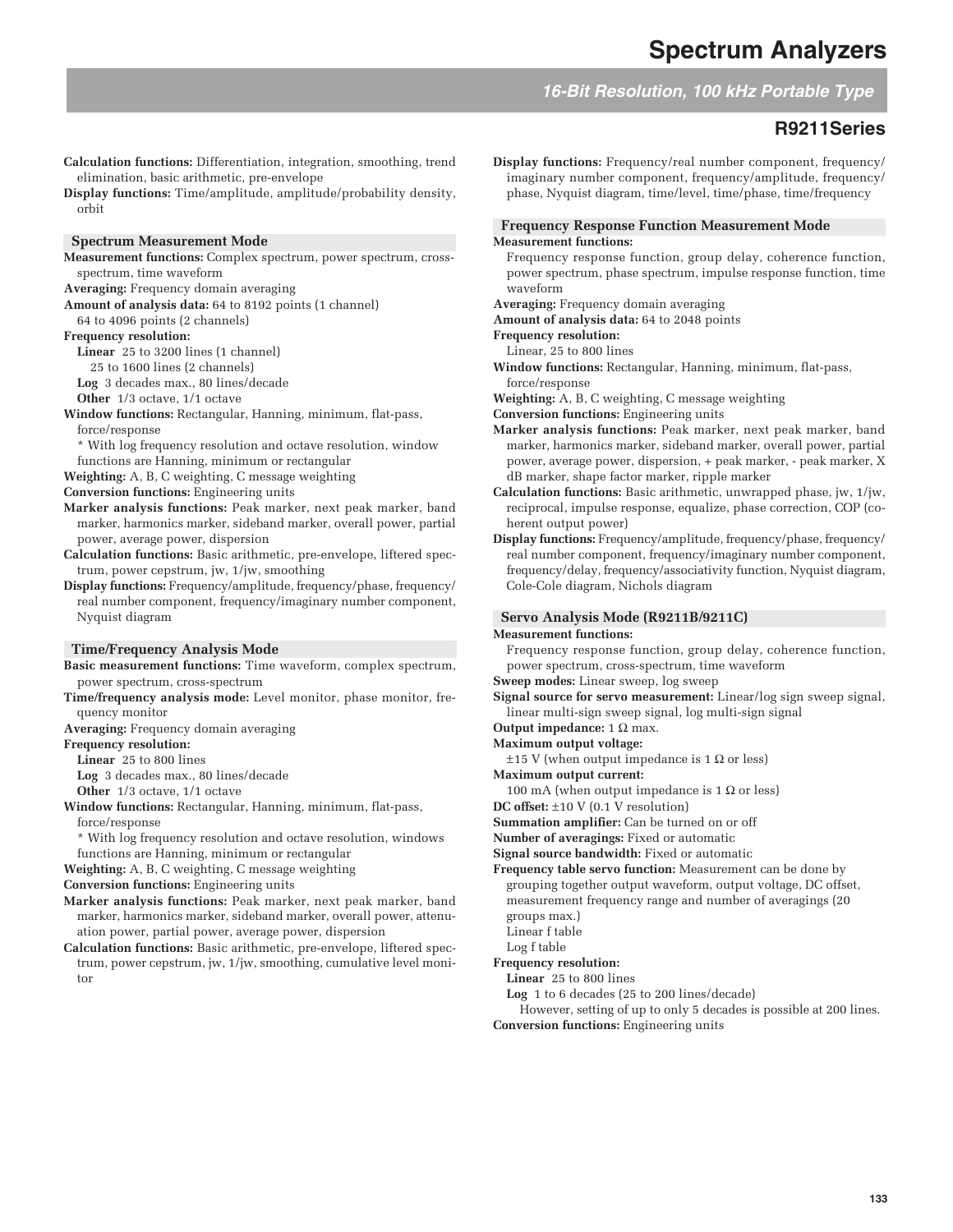# **Spectrum Analyzers**

# **Choice of 4 Types To Fit the Application**

# **R9211Series** (Continued From Previous Page)

- **Marker analysis functions:** Peak marker, next peak marker, band marker, harmonics marker, sideband marker, overall power, partial power, average power, dispersion, + peak marker, - peak marker, X dB marker, shape factor marker, ripple marker, open loop Bode diagram marker, open loop gain marker
- **Calculation functions:** Basic arithmetic, unwrapped phase, jw, 1/jw, reciprocal, impulse response, equalize, phase correction, COP (coherent output power), open/closed loop conversion
- **Display functions:** Frequency/amplitude, frequency/phase, frequency/ real number component, frequency/imaginary number component, frequency/ group delay, frequency/associativity function, Nyquist diagram, Cole-Cole diagram, Nichols diagram

## **Curve Fitting Function**

Up to 20 groups of range poles and zeroes are sampled from frequency response function data

**Weighting:** Auto weight, uniform weight, user weight

**Conversion function:** Sampled range poles and zeroes can be converted to range poles and residue or polynomials

#### **Synthesis Function**

Frequency response function, impulse response and step response can be synthesized from sampled range poles and zeroes or values of entered range poles and zeroes.

**Signal generator** (R9211B/9211C) Except for servo analysis mode **Output waveform:** Sine wave (spot), swept sign, multi-sign, impulse,

random, user selected waveform (max. memory size: 64 K words)

**Maximum output voltage:**  $\pm$  15 V (at 1  $\Omega$  max. output impedance) **Maximum output current:** 100 mA (at 1 Ω max. output impedance) **DC offset:**  $\pm$  10 V (0.1 V resolution)

**Output impedance:** 1 Ω max., 50 Ω, 600 Ω

**Output modes:** Continuous, internal, external, external gate, manual

**Taper function:** 200 ms max.

**Summation amplifier:** Can be turned on or off

**Running zoom function:** (R9211A/9211C)

When the stop frequency is less than 10 kHz, the minimum span is 10 mHz. When the stop frequency is 10 kHz or more, zoom analysis can be done with a minimum span of 100 mHz.

**Comparator Function** (R9211C)

**Setting modes:** Table mode, reference mode

**Table mode:** Up to 20 groups of comparative sections can be set

**Reference mode:** Comparator can be done against a reference waveform

**Target waveform:** Comparator can be done against frequency domain data

- **Comparator results:**
	- PASS/FAIL displayed on screen
	- Buzzer
	- Output from rear by TTL O/C

#### **Display Specifications and Functions**

**Display functions:** 8-inch raster scan CRT

**Engineering units:** Marker readout values and vertical axis scaling can be displayed as freely specified physical quantities

**Scaling:** Linear/log scaling, scaling can be done independently for each channel

**Units:** Up to any 2 characters among those specified can be set **Display modes:** 1, 2, 3 or 4 screen display

**Overlapping display mode:** Data in the same domain or analysis

range can be displayed in overlapping format

Lattice display: Can be turned on or off

- **3-D display:** Up to 50 lines of the desired display data can be displayed in 3-D
- **Bar display:** Overall power, partial power, average power or power dispersion can be shown as a bar display at the right edge of the CRT screen
- **Labels:** Up to 40 alphanumeric or special characters can be displayed and moved up and down

**List modes:**

**Single mode** 20 spectrum frequency values and level values in the display can be selected by cursor and listed in a digital display

- **Harmonics mode** When the basic spectrum is set by entering the values, the level values are listed in a digital display, and THD (total harmonic distortion) and THP (total harmonic power) are calculated and displayed.
- **Sideband mode** When carrier frequency and modulated signal frequency are set by entering the values, the upper waveband and lower waveband power up to the 10th degree is calculated and displayed

**Horizontal axis:** Linear, log

**Vertical axis:** Can be freely set by entering the values

**Calendar/clock function:** Calendar (year/month/day) and hour/ minutes display

#### **Memory function:**

|                            | <b>R9211E</b> | <b>R9211A</b> | <b>R9211B</b> | R9211C    |
|----------------------------|---------------|---------------|---------------|-----------|
| Memory (128 K words)       | Standard      | Standard      | Standard      | ٠         |
| $I/O + memory (1 M words)$ | Option 11     | Option 11     | Option 11     | Standard  |
| CMOS memory (1 M words)    | Option 10     | Option 10     | Option 10     | Option 10 |

**Transient waveform data memory:** In time/frequency analysis mode **Panel memory:** Remembers panel settings (battery backup, settings last about 1 month)

#### **Input/Output Functions**

**GPIB interface:** Provided as standard

**Plotter output:** Direct plotting can be done with any ADVANTEST plotter with a GPIB interface, or a plotter with HPGL function and GPIB cable

**External sampling clock input:** BNC type, TTL level **External trigger input:** BNC type, TTL level **Sampling clock output:** BNC type, TTL level **Trigger output signal:** BNC type, TTL level

#### **Floppy Disk Drive**

| R9211E | <b>DO0448</b> | R9211B | <b>DOO440</b> |
|--------|---------------|--------|---------------|
| በ6     |               | .      | n v.e         |

**Type:** 3.5 inch micro floppy disk

**Media:** 2DD/2HD (automatically identified) **Capacity:** 720 K/1.2 M bytes (when formatted)

**Format:** Can be converted to MS-DOS format

**File format:** Data file, view file, table file

**Data file operations:** List, create, erase, search, copy

#### **I/O + Memory Function**

| R9211E | <b>R9211A</b>         | R9211B | <b>DO9440</b><br><b>RASIIP</b> |
|--------|-----------------------|--------|--------------------------------|
| Option | htion<br><b>DUUIL</b> | ווטווט | ---                            |

**Memory capacity:** 1 M words (2 M bytes)

**Digital input:** Digital input can be done with the internal A/D converter, or an external digital signal (max. sampling rate 256 kHz) **Data format:** 16 bit + EOC signal (offset binary)